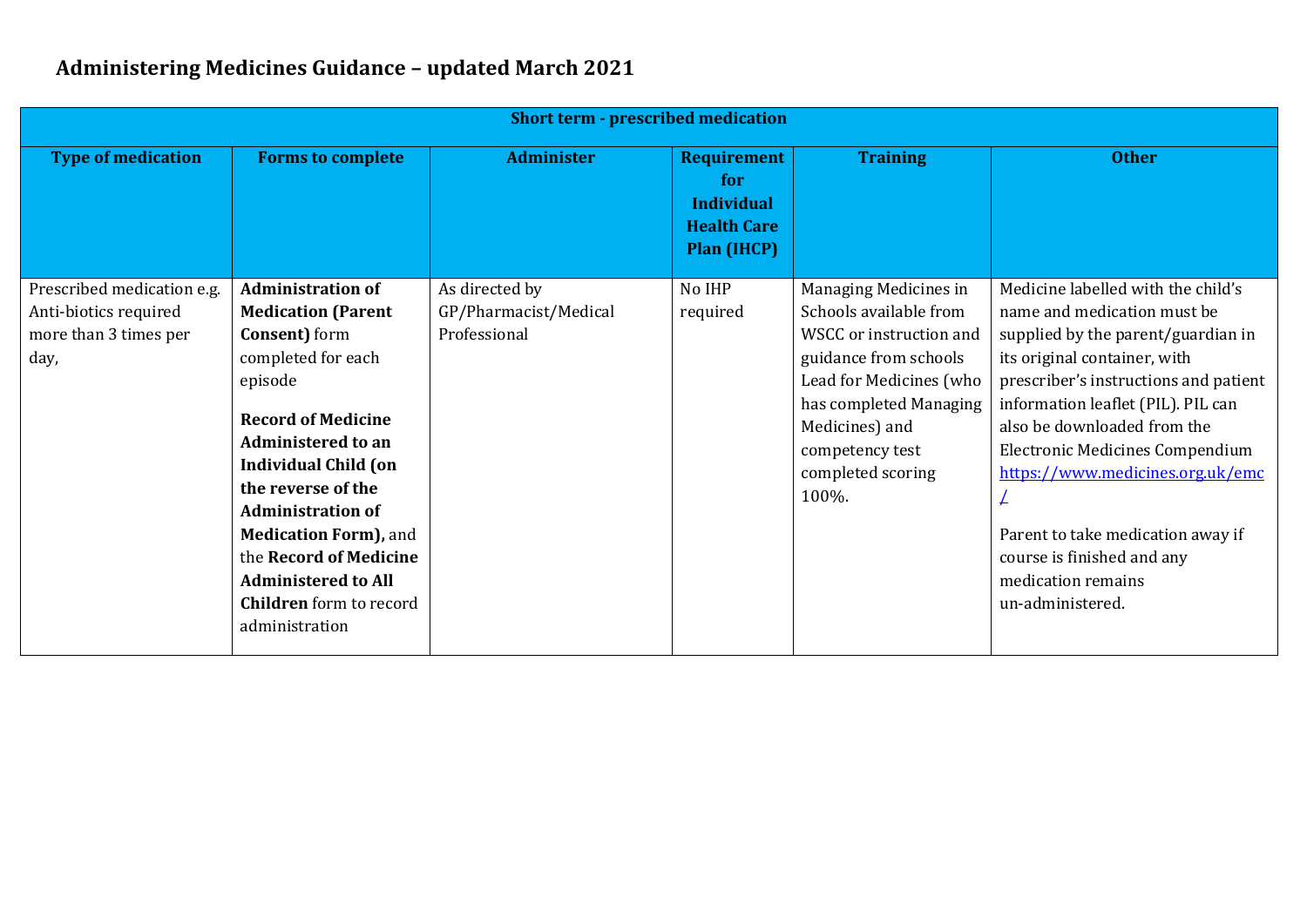| Long term - prescribed medication                                                                                              |                                                                                                                                                                                                                                                                                                                     |                                                         |                                                                                                             |                                                                                                                                                                                                                                                                                                                                                                                                                                                           |                                                                                                                                                                                                                                                                                      |  |  |
|--------------------------------------------------------------------------------------------------------------------------------|---------------------------------------------------------------------------------------------------------------------------------------------------------------------------------------------------------------------------------------------------------------------------------------------------------------------|---------------------------------------------------------|-------------------------------------------------------------------------------------------------------------|-----------------------------------------------------------------------------------------------------------------------------------------------------------------------------------------------------------------------------------------------------------------------------------------------------------------------------------------------------------------------------------------------------------------------------------------------------------|--------------------------------------------------------------------------------------------------------------------------------------------------------------------------------------------------------------------------------------------------------------------------------------|--|--|
| <b>Type of medication</b>                                                                                                      | <b>Forms to complete</b>                                                                                                                                                                                                                                                                                            | <b>Administer</b>                                       | <b>Requirement</b><br>for <b>IHCP</b>                                                                       | <b>Training</b>                                                                                                                                                                                                                                                                                                                                                                                                                                           | <b>Other</b>                                                                                                                                                                                                                                                                         |  |  |
| Prescribed medication<br>e.g. Anti-biotics, long<br>term prescribed<br>medication that is<br>administered as part of<br>an IHP | Parental consent is part<br>of IHCP<br><b>Administration of</b><br><b>Medication (Parent</b><br><b>Consent</b> ) form including<br>the Record of Medicine<br><b>Administered to an</b><br><b>Individual Child on the</b><br>reverse, and the Record<br>of Medicine<br><b>Administered to All</b><br><b>Children</b> | As directed by<br>GP/Pharmacist/Medical<br>Professional | <b>IHCP</b> required<br>complete<br>standard<br><b>Individual</b><br><b>Health Care</b><br><b>Plan</b> form | Long term prescribed<br>medication that requires<br>specialist administration<br>- training via School<br>Nurse / Community<br><b>Nursing Service</b><br>Long term prescribed<br>medication without<br>specialist administration<br>Managing Medicines in<br>Schools available from<br>WSCC or instruction and<br>guidance from schools<br>Lead for Medicines (who<br>has completed Managing<br>Medicines) and<br>competency test<br>completed score 100% | As short term prescribed medication<br>and:<br>Parents are responsible to provide<br>the school with medication that is in<br>date. Schools must keep records of<br>all communication with parents<br>regarding requests for in date<br>medication and/or out of date<br>medication. |  |  |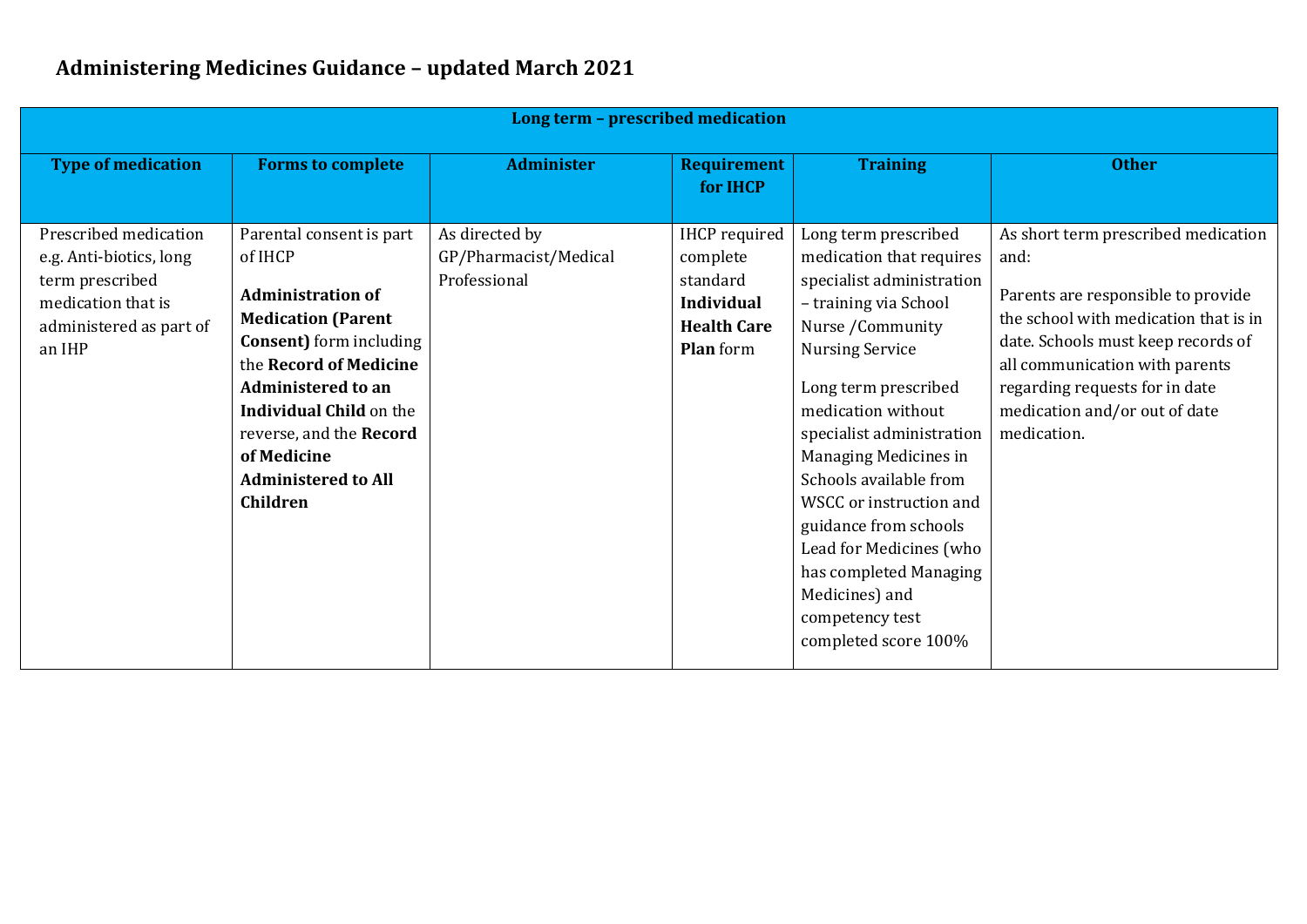| <b>Prescribed emergency medication</b>                                                                                                                                                                                                     |                                                                                                                                                                                                                                                                                                                                                                                                                                                                                                                                                     |                                                                                                                         |                                                                                                                                                                                                                                                                                                                                                                                                                                 |                                                                                                                                                                                                                                                                                                                                                                                                                                                                                                                                                                                                                                  |                                                                                                                                                                                                                                                                                                                                                                                                                                                                                                                                                                                                                                                                                                                                                                                                                        |  |  |
|--------------------------------------------------------------------------------------------------------------------------------------------------------------------------------------------------------------------------------------------|-----------------------------------------------------------------------------------------------------------------------------------------------------------------------------------------------------------------------------------------------------------------------------------------------------------------------------------------------------------------------------------------------------------------------------------------------------------------------------------------------------------------------------------------------------|-------------------------------------------------------------------------------------------------------------------------|---------------------------------------------------------------------------------------------------------------------------------------------------------------------------------------------------------------------------------------------------------------------------------------------------------------------------------------------------------------------------------------------------------------------------------|----------------------------------------------------------------------------------------------------------------------------------------------------------------------------------------------------------------------------------------------------------------------------------------------------------------------------------------------------------------------------------------------------------------------------------------------------------------------------------------------------------------------------------------------------------------------------------------------------------------------------------|------------------------------------------------------------------------------------------------------------------------------------------------------------------------------------------------------------------------------------------------------------------------------------------------------------------------------------------------------------------------------------------------------------------------------------------------------------------------------------------------------------------------------------------------------------------------------------------------------------------------------------------------------------------------------------------------------------------------------------------------------------------------------------------------------------------------|--|--|
| <b>Type of medication</b>                                                                                                                                                                                                                  | <b>Forms to complete</b>                                                                                                                                                                                                                                                                                                                                                                                                                                                                                                                            | <b>Administer</b>                                                                                                       | <b>Requirement</b><br>for IHCP                                                                                                                                                                                                                                                                                                                                                                                                  | <b>Training</b>                                                                                                                                                                                                                                                                                                                                                                                                                                                                                                                                                                                                                  | <b>Other</b>                                                                                                                                                                                                                                                                                                                                                                                                                                                                                                                                                                                                                                                                                                                                                                                                           |  |  |
| Short term prescribed<br>emergency medication e.g.<br>· Auto Injectors (Epipen,<br>Jext pen Emerade) for<br>Anaphylaxis<br>· Asthma Inhalers i.e.<br>salbutamol<br>• Midazolam for epilepsy<br>(NB controlled drug)<br>· Other unspecified | Parental consent is part<br>of IHCP<br><b>Record of Medicine</b><br><b>Administered to an</b><br><b>Individual Child and</b><br>the Record of Medicine<br><b>Administered to All</b><br><b>Children</b> to record<br>administration of<br>medication.<br>NB Midazolam is a<br>controlled drug and<br>administration must be<br>witnessed and record of<br>stock recorded on the<br><b>Record of Medicine</b><br><b>Administered to an</b><br><b>Individual Child and</b><br>the Record of Medicine<br><b>Administered to All</b><br><b>Children</b> | Emergency medication - as<br>symptoms arise and/or in the<br>event of a medical emergency<br>administer as per training | Yes IHCP<br>required<br>complete<br>standard<br>forms:<br><b>Individual</b><br><b>Health Care</b><br>Plan<br>completed for<br>pupils with<br>severe<br>asthma and<br>those needing<br>midazolam<br>for epilepsy<br><b>Individual</b><br><b>Protocol for</b><br><b>Mild Asthma</b><br>completed for<br>pupils with<br>mild asthma<br><b>Individual</b><br><b>Protocol for</b><br>Antihistamin<br>$e$ or/and<br><b>Individual</b> | Asthma - inhaler<br>training renewed<br>annually delivered by<br><b>School Nursing Service</b><br>Auto-injectors - Best<br>practice that all staff are<br>trained to administer an<br>auto-injector training<br>renewed annually<br>delivered by School<br><b>Nursing Service</b><br>Midazolam training<br>renewed annually<br>available from<br><b>Community Nursing</b><br>Service NB basic first aid<br>must be renewed<br>annually to validate<br>midazolam training -<br>basic first aid is offered<br>by Outdoor Ed Team<br>Other unspecified<br>emergency medication -<br>training as detailed on<br>IHP and delivered by | As short term prescribed medication<br>and:<br>Parents are responsible to provide<br>the school with medication that that<br>is in date. Schools must keep records<br>of all communication with parents<br>regarding requests for in date<br>medication and/or out of date<br>medication.<br>Parents are expected to provide the<br>school with 2 in date asthma<br>inhalers and/or 2 auto-injectors.<br>Asthma protocol for administration<br>must be followed see main policy<br>School will hold an asthma inhaler,<br>spacer for emergency use.<br>If parents do not provide 2 in date<br>auto-injectors for their child the<br>school will purchase an auto injector<br>for emergency use as permitted by<br>the Human Medicines Act 2017<br>All emergency medication must be<br>readily available and not locked |  |  |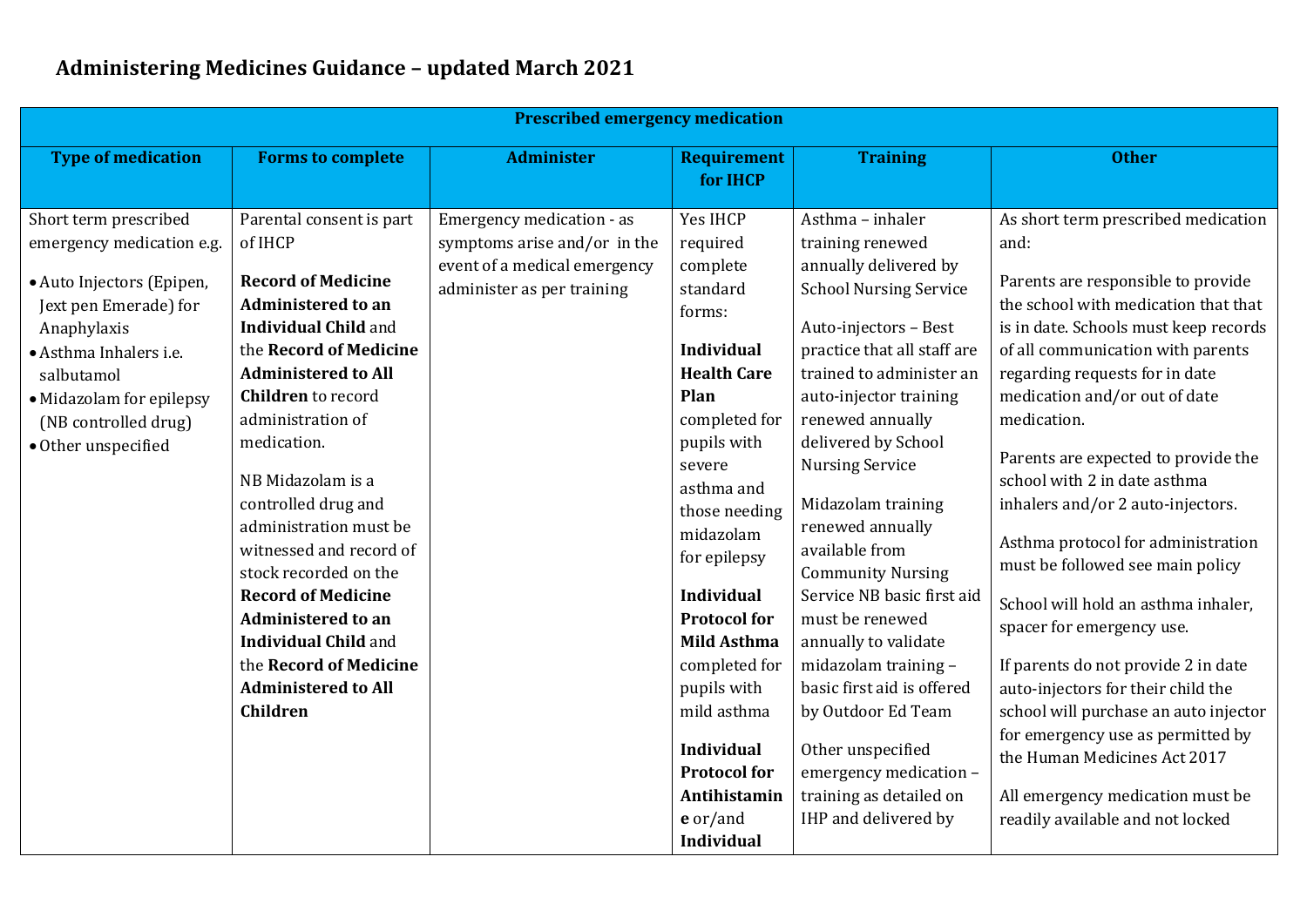|  | <b>Protocol for</b> | relevant medical | away this includes controlled drugs |
|--|---------------------|------------------|-------------------------------------|
|  | an Auto             | professional     | i.e. midazolam                      |
|  | <b>Injector</b> for |                  |                                     |
|  | Anaphylaxis         |                  |                                     |
|  |                     |                  |                                     |

| Short term ad-hoc non-prescribed medication                                                                                                                                                                                                                                                                                                                           |                                                                                                                                                                                                                                                                                                                                                                                                                       |                                                                                                                                                                                                                                                                                                                                                                                                              |                                       |                                                                                                                                                                                                                             |                                                                                                                                                                                                                                                                                                                                                                                                                                                                                                                                                                                                                |  |
|-----------------------------------------------------------------------------------------------------------------------------------------------------------------------------------------------------------------------------------------------------------------------------------------------------------------------------------------------------------------------|-----------------------------------------------------------------------------------------------------------------------------------------------------------------------------------------------------------------------------------------------------------------------------------------------------------------------------------------------------------------------------------------------------------------------|--------------------------------------------------------------------------------------------------------------------------------------------------------------------------------------------------------------------------------------------------------------------------------------------------------------------------------------------------------------------------------------------------------------|---------------------------------------|-----------------------------------------------------------------------------------------------------------------------------------------------------------------------------------------------------------------------------|----------------------------------------------------------------------------------------------------------------------------------------------------------------------------------------------------------------------------------------------------------------------------------------------------------------------------------------------------------------------------------------------------------------------------------------------------------------------------------------------------------------------------------------------------------------------------------------------------------------|--|
| <b>Type of medication</b>                                                                                                                                                                                                                                                                                                                                             | <b>Forms to complete</b>                                                                                                                                                                                                                                                                                                                                                                                              | <b>Administer</b>                                                                                                                                                                                                                                                                                                                                                                                            | <b>Requirement</b><br>for <b>IHCP</b> | <b>Training</b>                                                                                                                                                                                                             | <b>Other</b>                                                                                                                                                                                                                                                                                                                                                                                                                                                                                                                                                                                                   |  |
| ONLY the following may<br>be administered if<br>symptoms develop during<br>the school day:<br>· Paracetamol,<br>• Ibuprofen (over 12's<br>only)<br>• Anti-histamine<br>• Travel sickness<br>N.B. Special schools may<br>wish to add that they will<br>administer<br>creams/lotions for nappy<br>or skin rashes to the list of<br>ad-hoc non-prescribed<br>medication. | Parental consent - for<br>Paracetamol,<br>Ibuprofen (over 12's<br>only)<br>Anti-histamine gained<br>when pupil joins school<br>- this is <b>included</b> on<br>the initial enrolment<br>form.<br><b>Administration of</b><br><b>Medication (Parent</b><br><b>Consent</b> ) form for<br>travel sickness or<br><b>Consent to Administer</b><br>Non-Prescribed<br><b>Medication on a</b><br><b>Residential Visit for</b> | All of the below follow<br>guidance on PIL or packaging<br>for side effects, dosage<br>Consent gained when pupil<br>joins school, on the initial<br>enrolment form.<br>Administer only where there<br>is a health reason to do so.<br>• Paracetamol,<br>• Ibuprofen (over 12's only)<br>Administer following relevant<br>pain relief protocol see main<br>policy and instructions on PIL<br>and/or packaging | No IHP<br>required                    | Managing Medicines in<br>Schools available from<br>WSCC or instruction and<br>guidance from schools<br>Lead for Medicines (who<br>has completed Managing<br>Medicines) and<br>competency test<br>completed scoring<br>100%. | School should hold a small stock of<br>standard paracetamol, ibuprofen<br>(age 12 and over) and anti-<br>histamine, all in their original<br>container, with prescriber's<br>instructions and PIL. Medication<br>mixed with other substances i.e.<br>paracetamol and caffeine or<br>paracetamol plus etc. are not<br>permitted<br>ONLY ONE STANDARD DOSE CAN<br>BE ADMINISTERED IN SCHOOL<br>BEWARE DOSAGE - guidance on<br>packaging is based on 'average'<br>height and weight and may need to<br>be revised for pupils that are below<br>average. Do not increase dose for<br>pupils who are above average. |  |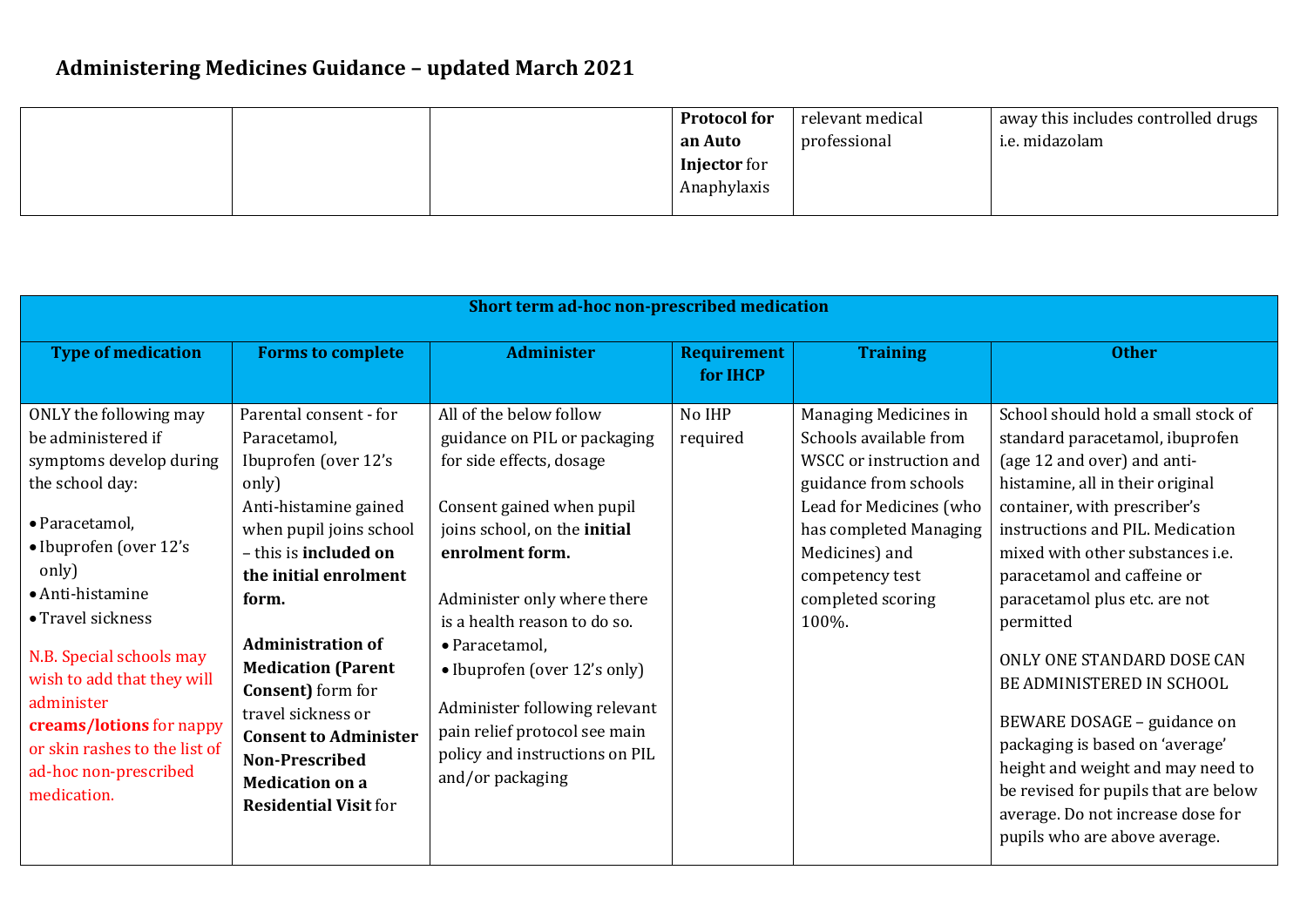| parental consent for a<br>residential visit.<br><b>Record of Medicine</b><br><b>Administered to all</b><br><b>Children</b> form -<br>administration of<br>medication to all<br>children and any<br>conversations with<br>parents recorded under | · Anti-histamine - administer<br>as per instructions on PIL or<br>packaging<br>Anti-histamine will ONLY be<br>administered if pupil exhibits<br>associated symptoms and not<br>as a preventative<br>Ibuprofen cannot be<br>administered to pupils |  | NB: Parents will be expected to<br>administer a dose of anti-histamine<br>to their child before school for hay<br>fever; schools will only administer<br>anti-histamine for symptoms of<br>allergic reaction and not as a<br>precautionary measure.<br>Paracetamol and Ibuprofen -<br>administration the school will follow<br>the pain relief protocol as outlined in |
|-------------------------------------------------------------------------------------------------------------------------------------------------------------------------------------------------------------------------------------------------|---------------------------------------------------------------------------------------------------------------------------------------------------------------------------------------------------------------------------------------------------|--|------------------------------------------------------------------------------------------------------------------------------------------------------------------------------------------------------------------------------------------------------------------------------------------------------------------------------------------------------------------------|
| comments.                                                                                                                                                                                                                                       | diagnosed with asthma<br>Travel sickness administered<br>for school trips                                                                                                                                                                         |  | the main policy<br>Antihistamine - Staff must monitor<br>symptoms closely if symptoms<br>persist the emergency services<br>should be called or prescribed an                                                                                                                                                                                                           |
|                                                                                                                                                                                                                                                 |                                                                                                                                                                                                                                                   |  | auto-injector should be<br>administered.                                                                                                                                                                                                                                                                                                                               |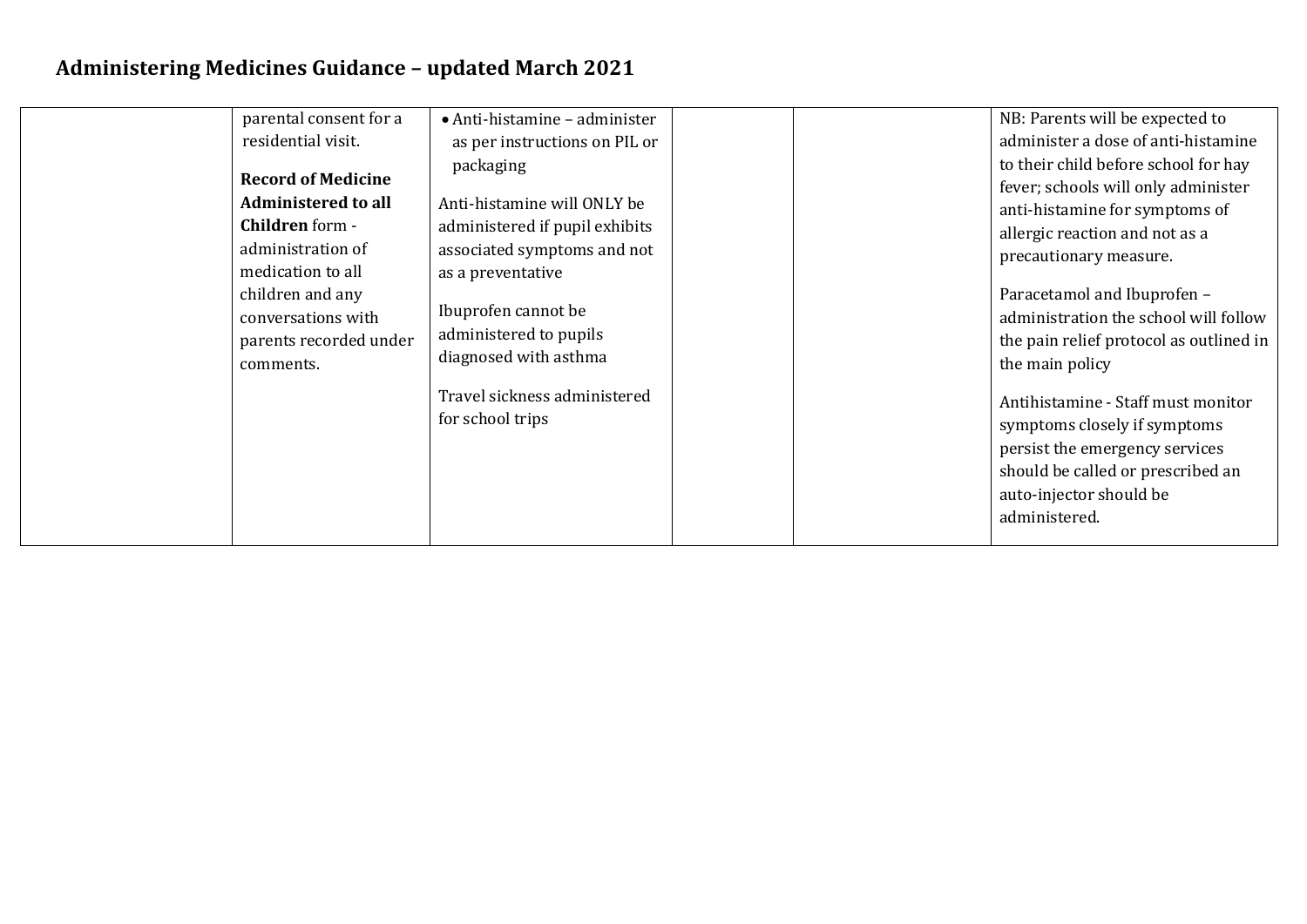| <b>Other Non-prescription medicines</b>                                                                                                                                                                                                                                                                                                                                                                                                                                                                                                                                                                                                                                                                                                                                           |                                                                                                                                                                                                                                                                                                                                                                                                                                                                                                                                                     |                                             |                                |                                                                                                                                                                                |                                                                                                                                                                                                                                                                                                                                                                                   |  |
|-----------------------------------------------------------------------------------------------------------------------------------------------------------------------------------------------------------------------------------------------------------------------------------------------------------------------------------------------------------------------------------------------------------------------------------------------------------------------------------------------------------------------------------------------------------------------------------------------------------------------------------------------------------------------------------------------------------------------------------------------------------------------------------|-----------------------------------------------------------------------------------------------------------------------------------------------------------------------------------------------------------------------------------------------------------------------------------------------------------------------------------------------------------------------------------------------------------------------------------------------------------------------------------------------------------------------------------------------------|---------------------------------------------|--------------------------------|--------------------------------------------------------------------------------------------------------------------------------------------------------------------------------|-----------------------------------------------------------------------------------------------------------------------------------------------------------------------------------------------------------------------------------------------------------------------------------------------------------------------------------------------------------------------------------|--|
| <b>Type of medication</b>                                                                                                                                                                                                                                                                                                                                                                                                                                                                                                                                                                                                                                                                                                                                                         | <b>Parental consent</b>                                                                                                                                                                                                                                                                                                                                                                                                                                                                                                                             | <b>Administer</b>                           | <b>Requirement</b><br>for IHCP | <b>Training</b>                                                                                                                                                                | <b>Other</b>                                                                                                                                                                                                                                                                                                                                                                      |  |
| Non-prescribed<br>medication will be<br>administered if they are<br>required to allow a pupil<br>to remain in school:<br>• Parent/guardian<br>confirms daily in writing<br>the time the medication<br>was last administered<br>by completing the<br><b>Individual Protocol for</b><br><b>Non-Prescribed</b><br><b>Medication</b> (which is<br>page 2 of the<br><b>Administration of</b><br><b>Medication (Parent</b><br>Consent) form;<br>· medication is licensed as<br>suitable for the pupil's<br>age;<br>• administration is<br>required more than 3 to<br>4 times per day;<br>· medication is supplied<br>by the parent or<br>guardian in the original<br>packaging with the<br>manufacturer's<br>instructions and/or<br>(PIL);<br>• and accompanied by<br>parental/guardian | <b>Administration of</b><br><b>Medication (Parent</b><br>Consent) form<br>including page 2, the<br><b>Individual Protocol for</b><br><b>Non-Prescribed</b><br><b>Medication</b> for parental<br>consent and info on<br>medication record.<br>Record administration<br>on the <b>Record of</b><br><b>Medicine</b><br><b>Administered to an</b><br><b>Individual Child on the</b><br>reverse of the<br><b>Administration of</b><br><b>Medication form and</b><br>on the Record of<br><b>Medicine</b><br><b>Administered to all</b><br><b>Children</b> | Administer as instructions on<br>medication | No IHP<br>required             | Managing Medicines in<br>Schools available from<br>WSCC or instruction and<br>guidance from schools<br>Lead for Medicines and<br>competency test<br>completed scoring<br>100%. | Medicine supplied by the<br>parent/guardian in its original<br>container, with prescriber's<br>instructions and patient information<br>leaflet (PIL). PIL can also be<br>downloaded from the Electronic<br>Medicines Compendium<br>https://www.medicines.org.uk/emc<br>Parent to take medication away if<br>course is finished and any<br>medication remains un-<br>administered. |  |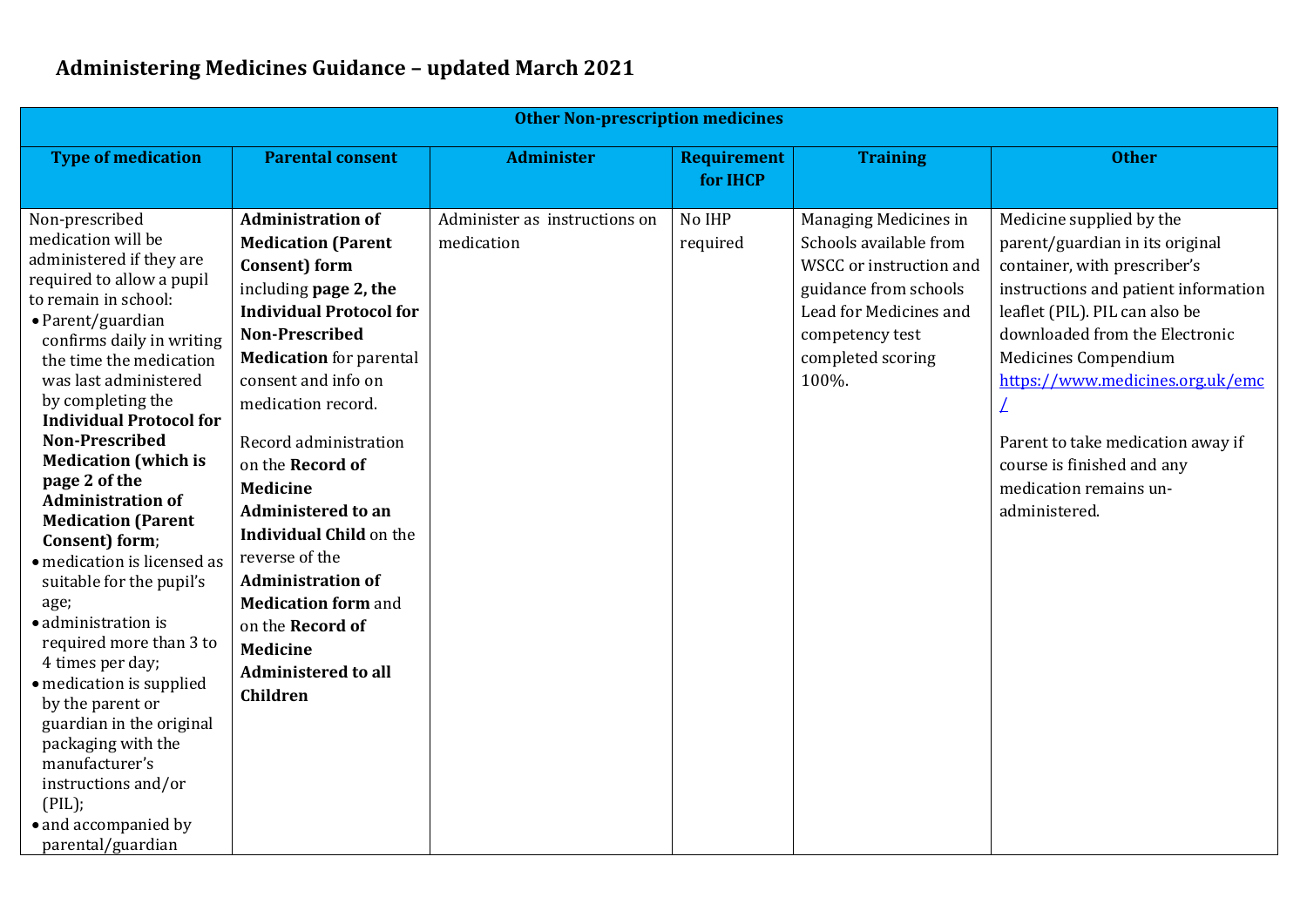| consent from                        |  |  |  |
|-------------------------------------|--|--|--|
| completing the                      |  |  |  |
| <b>Administration of</b>            |  |  |  |
| <b>Medication form</b>              |  |  |  |
| including the                       |  |  |  |
| <b>Individual Protocol for</b>      |  |  |  |
| Non-Prescribed                      |  |  |  |
| <b>Medication (which is</b>         |  |  |  |
| page 2 of the                       |  |  |  |
| <b>Administration of</b>            |  |  |  |
| <b>Medication form)</b> and         |  |  |  |
| confirmation the                    |  |  |  |
| medication has been                 |  |  |  |
| administered previously             |  |  |  |
| without adverse effect;             |  |  |  |
|                                     |  |  |  |
| Will NOT be administered:           |  |  |  |
| The school will NOT                 |  |  |  |
| administer non-                     |  |  |  |
| prescription medication:            |  |  |  |
| • as a preventative, i.e.           |  |  |  |
| in case the pupil                   |  |  |  |
| develops symptoms                   |  |  |  |
| during the school day;              |  |  |  |
| if the pupil is taking<br>$\bullet$ |  |  |  |
| other prescribed or                 |  |  |  |
| non-prescribed                      |  |  |  |
| medication, i.e. only               |  |  |  |
| one non-prescription                |  |  |  |
| medication will be                  |  |  |  |
| administered at a                   |  |  |  |
| time;                               |  |  |  |
| for more than 48<br>$\bullet$       |  |  |  |
| hours - parents will be             |  |  |  |
| advised if symptoms                 |  |  |  |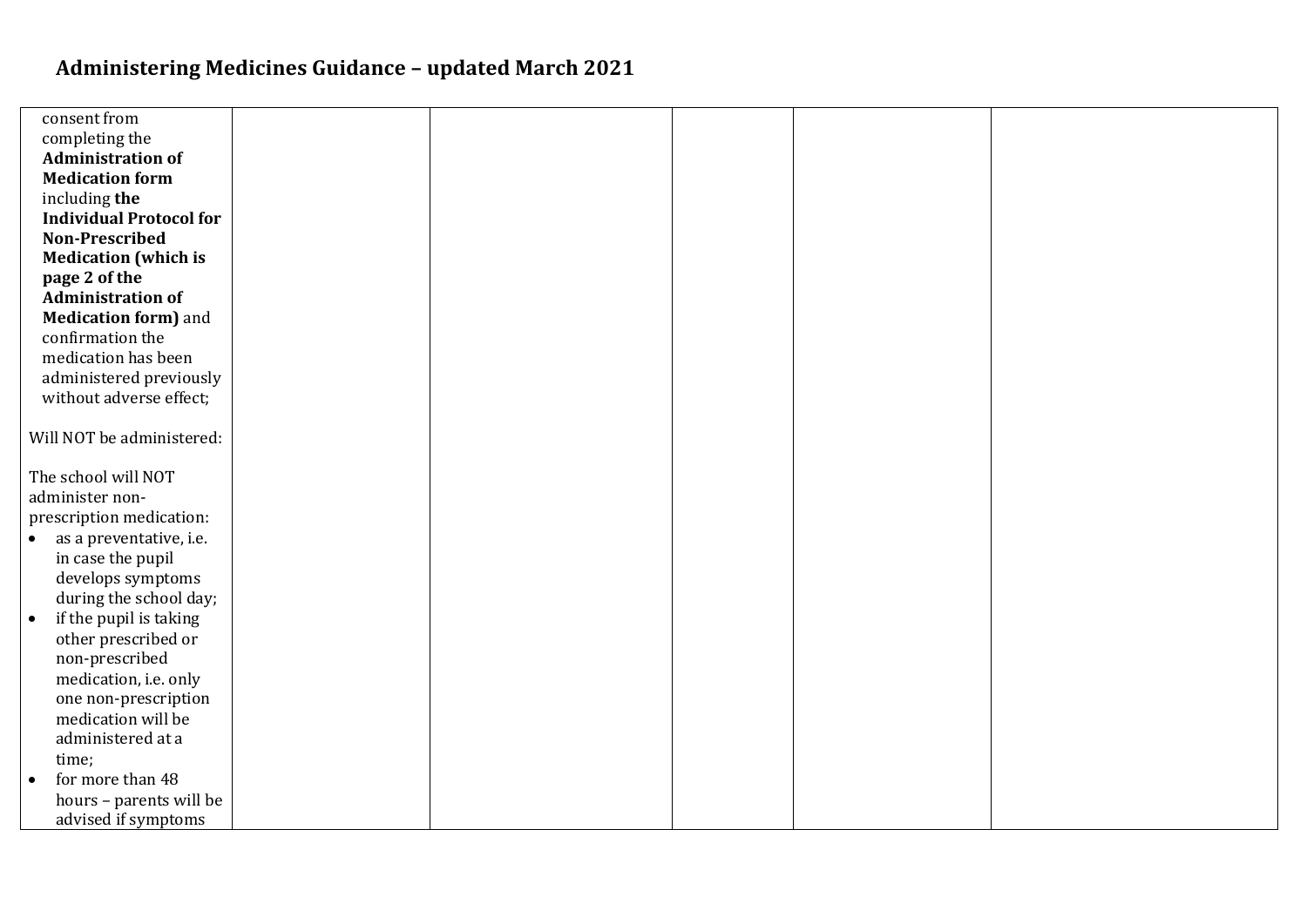|           | persist to contact their     |  |  |  |
|-----------|------------------------------|--|--|--|
|           | Doctor;                      |  |  |  |
| $\bullet$ | A request to                 |  |  |  |
|           | administer a different       |  |  |  |
|           | non-prescription             |  |  |  |
|           | medication that is for       |  |  |  |
|           | the same/initial             |  |  |  |
|           | condition will not be        |  |  |  |
|           | repeated for 2 weeks         |  |  |  |
|           | after the initial            |  |  |  |
|           | episode; and not for         |  |  |  |
|           | more than 2 episodes         |  |  |  |
|           | per term - it will be        |  |  |  |
|           | assumed that the             |  |  |  |
|           | prolonged expression         |  |  |  |
|           | of symptoms requires         |  |  |  |
|           | medical intervention,        |  |  |  |
|           | and                          |  |  |  |
|           | parents/guardians            |  |  |  |
|           | will be advised to           |  |  |  |
|           | contact their Doctor.        |  |  |  |
| $\bullet$ | Skin creams and              |  |  |  |
|           | lotions will only be         |  |  |  |
|           | administered in              |  |  |  |
|           | accordance with the          |  |  |  |
|           | <b>Schools Intimate Care</b> |  |  |  |
|           | Policy and procedures.       |  |  |  |
| $\bullet$ | Medication that is           |  |  |  |
|           | sucked i.e. sweets or        |  |  |  |
|           | lozenges, will not be        |  |  |  |
|           | administered by the          |  |  |  |
|           | school.                      |  |  |  |
| $\bullet$ | if parents/guardians         |  |  |  |
|           | have forgotten to            |  |  |  |
|           | administer non-              |  |  |  |
|           | prescription                 |  |  |  |
|           | medication that is           |  |  |  |